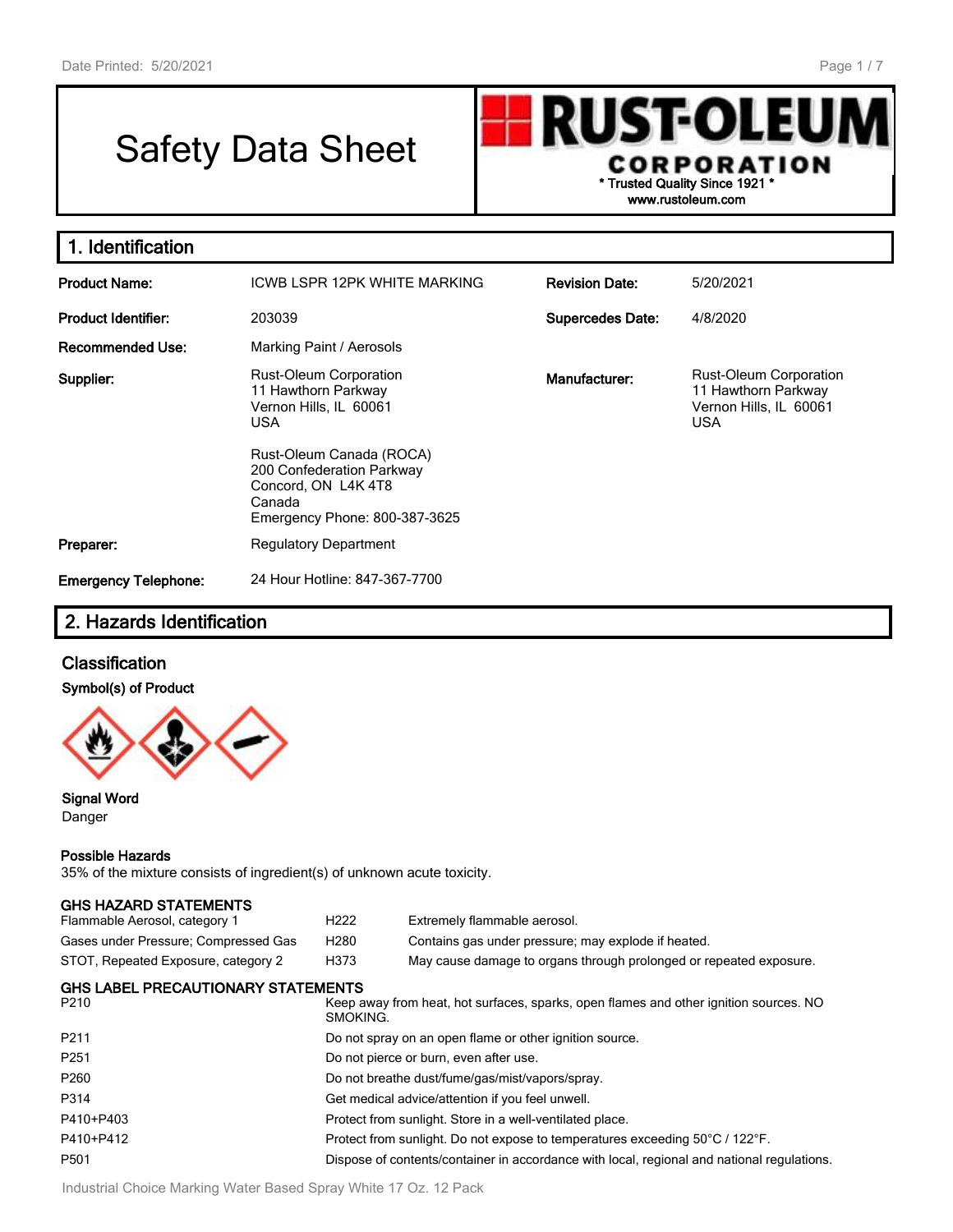### **3. Composition / Information on Ingredients**

 $\overline{7}$ 

| <b>HAZARDOUS SUBSTANCES</b>            |                |             |                       |                       |  |  |  |
|----------------------------------------|----------------|-------------|-----------------------|-----------------------|--|--|--|
| <b>Chemical Name</b>                   | CAS-No.        | <u>Wt.%</u> | <b>GHS Symbols</b>    | <b>GHS Statements</b> |  |  |  |
| Propane                                | 74-98-6        | 17          | GHS04                 | H <sub>280</sub>      |  |  |  |
| <b>Titanium Dioxide</b>                | 13463-67-7     | 8.9         | Not Available         | Not Available         |  |  |  |
| n-Butane                               | 106-97-8       | 8.0         | GHS04                 | H <sub>280</sub>      |  |  |  |
| Naphtha, Petroleum, Hydrotreated Light | 64742-49-0     | 6.7         | GHS08                 | H304                  |  |  |  |
| Xylenes (o-, m-, p- Isomers)           | 1330-20-7      | 5.0         | GHS02-GHS07           | H226-315-319-332      |  |  |  |
| Hydrous Magnesium Silicate             | 14807-96-6     | 2.1         | Not Available         | Not Available         |  |  |  |
| n-Butyl Acetate                        | 123-86-4       | 1.7         | GHS02-GHS07           | H226-336              |  |  |  |
| Ethylbenzene                           | $100 - 41 - 4$ | 1.2         | GHS02-GHS07-<br>GHS08 | H225-304-332-373      |  |  |  |
| n-Heptane                              | 142-82-5       | 0.4         | GHS02-GHS07-<br>GHS08 | H225-304-315-336      |  |  |  |
| Octane                                 | 111-65-9       | 0.4         | GHS02-GHS07-<br>GHS08 | H225-304-315-336      |  |  |  |

### **4. First-Aid Measures**

**FIRST AID - EYE CONTACT:** Immediately flush eyes with plenty of water for at least 15 minutes holding eyelids open. Get medical attention. Do NOT allow rubbing of eyes or keeping eyes closed.

**FIRST AID - SKIN CONTACT:** Wash skin with soap and water. Remove contaminated clothing. Get medical attention if irritation develops or persists.

**FIRST AID - INHALATION:** Remove to fresh air. If not breathing, give artificial respiration. If breathing is difficult, give oxygen. Get immediate medical attention. Do NOT use mouth-to-mouth resuscitation. If you experience difficulty in breathing, leave the area to obtain fresh air. If continued difficulty is experienced, get medical assistance immediately.

**FIRST AID - INGESTION:** Aspiration hazard: Do not induce vomiting or give anything by mouth because this material can enter the lungs and cause severe lung damage. Get immediate medical attention. If swallowed, get medical attention.

### **5. Fire-Fighting Measures**

**EXTINGUISHING MEDIA:** Alcohol Film Forming Foam, Carbon Dioxide, Dry Chemical, Dry Sand, Water Fog

**UNUSUAL FIRE AND EXPLOSION HAZARDS:** FLASH POINT IS LESS THAN 20°F. EXTREMELY FLAMMABLE LIQUID AND VAPOR!Water spray may be ineffective. Closed containers may explode when exposed to extreme heat due to buildup of steam. Closed containers may explode when exposed to extreme heat. Vapors may form explosive mixtures with air. Vapors can travel to a source of ignition and flash back. Isolate from heat, electrical equipment, sparks and open flame. Perforation of the pressurized container may cause bursting of the can.

**SPECIAL FIREFIGHTING PROCEDURES:** Water may be used to cool closed containers to prevent pressure buildup and possible autoignition or explosion. Full protective equipment including self-contained breathing apparatus should be used. Evacuate area and fight fire from a safe distance. Use water spray to keep fire-exposed containers cool. Containers may explode when heated.

#### **Special Fire and Explosion Hazard (Combustible Dust):** No Information

#### **6. Accidental Release Measures**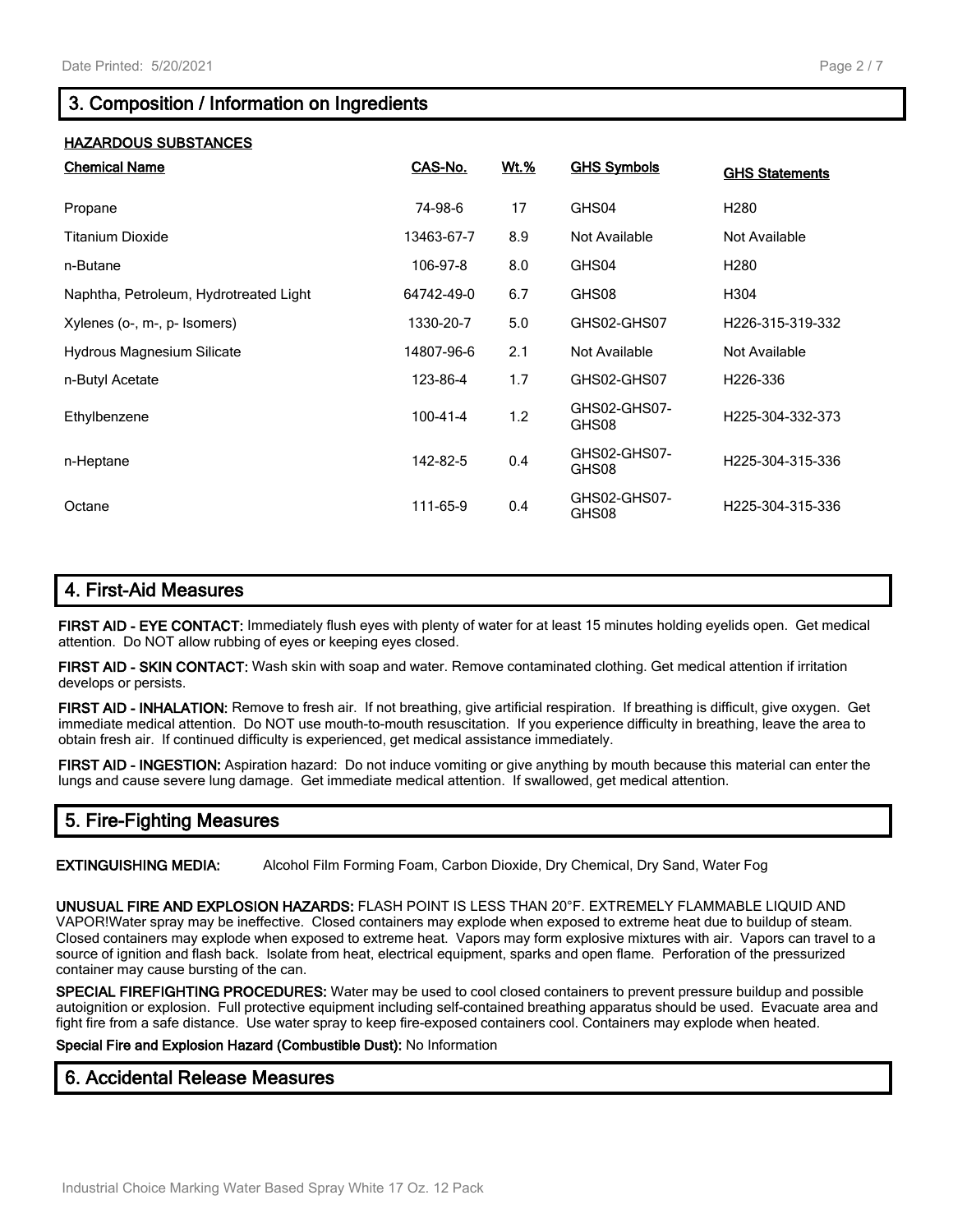**STEPS TO BE TAKEN IF MATERIAL IS RELEASED OR SPILLED:** Contain spilled liquid with sand or earth. DO NOT use combustible materials such as sawdust. Isolate the hazard area and deny entry to unnecessary and unprotected personnel. Remove all sources of ignition, ventilate area and remove with inert absorbent and non-sparking tools. Dispose of according to local, state (provincial) and federal regulations. Do not incinerate closed containers. Ventilate area, isolate spilled material, and remove with inert absorbent. Dispose of contaminated absorbent, container, and unused contents in accordance with local, state, and federal regulations.

### **7. Handling and Storage**

**HANDLING:** Wash thoroughly after handling. Wash hands before eating. Remove contaminated clothing and launder before reuse. Use only with adequate ventilation. Follow all SDS and label precautions even after container is emptied because it may retain product residues. Avoid breathing fumes, vapors, or mist. Avoid contact with eyes, skin and clothing.

**STORAGE:** Keep containers tightly closed. Isolate from heat, electrical equipment, sparks and open flame. Contents under pressure. Do not store above 120°F. Store large quantities in buildings designed and protected for storage of flammable aerosols. Keep away from heat, sparks, flame and sources of ignition. Avoid excess heat. Product should be stored in tightly sealed containers and protected from heat, moisture, and foreign materials.

**Advice on Safe Handling of Combustible Dust:** No Information

| 8. Exposure Controls / Personal Protection       |            |                       |                                 |                                  |                     |                                    |  |
|--------------------------------------------------|------------|-----------------------|---------------------------------|----------------------------------|---------------------|------------------------------------|--|
| <b>Chemical Name</b>                             | CAS-No.    | Weight %<br>Less Than | <b>ACGIH TLV-</b><br><b>TWA</b> | <b>ACGIH TLV-</b><br><b>STEL</b> | <b>OSHA PEL-TWA</b> | <b>OSHA PEL-</b><br><b>CEILING</b> |  |
| Propane                                          | 74-98-6    | 20.0                  | N.E.                            | N.E.                             | 1000 ppm            | N.E.                               |  |
| <b>Titanium Dioxide</b>                          | 13463-67-7 | 10.0                  | $10 \text{ mg/m}$               | N.E.                             | $15 \text{ mg/m}$   | N.E.                               |  |
| n-Butane                                         | 106-97-8   | 10.0                  | N.E.                            | $1000$ ppm                       | N.E.                | N.E.                               |  |
| Naphtha, Petroleum,<br><b>Hydrotreated Light</b> | 64742-49-0 | 10.0                  | N.E.                            | N.E.                             | N.E.                | N.E.                               |  |
| Xylenes (o-, m-, p- Isomers)                     | 1330-20-7  | 10.0                  | $100$ ppm                       | $150$ ppm                        | $100$ ppm           | N.E.                               |  |
| <b>Hydrous Magnesium Silicate</b>                | 14807-96-6 | 5.0                   | $2 \text{ mg/m}$                | N.E.                             | N.E.                | N.E.                               |  |
| n-Butyl Acetate                                  | 123-86-4   | 5.0                   | 50 ppm                          | $150$ ppm                        | $150$ ppm           | N.E.                               |  |
| Ethylbenzene                                     | 100-41-4   | 5.0                   | 20 ppm                          | N.E.                             | $100$ ppm           | N.E.                               |  |
| n-Heptane                                        | 142-82-5   | 1.0                   | $400$ ppm                       | 500 ppm                          | $500$ ppm           | N.E.                               |  |
| Octane                                           | 111-65-9   | 1.0                   | $300$ ppm                       | N.E.                             | 500 ppm             | N.E.                               |  |

#### **PERSONAL PROTECTION**

**ENGINEERING CONTROLS:** Use process enclosures, local exhaust ventilation, or other engineering controls to control airborne levels below recommended exposure limits. Use explosion-proof ventilation equipment. Provide general dilution of local exhaust ventilation in volume and pattern to keep TLV of hazardous ingredients below acceptable limits. Prevent build-up of vapors by opening all doors and windows to achieve cross-ventilation.

**RESPIRATORY PROTECTION:** A respiratory protection program that meets OSHA 1910.134 and ANSI Z88.2 requirements must be followed whenever workplace conditions warrant a respirator's use. A NIOSH/MSHA approved air purifying respirator with organic vapor cartridge or canister may be permissible under certain circumstances where airborne concentrations are expected to exceed exposure limits.

**SKIN PROTECTION:** Use gloves to prevent prolonged skin contact. Nitrile or Neoprene gloves may afford adequate skin protection.

**EYE PROTECTION:** Use safety eyewear designed to protect against splash of liquids.

**OTHER PROTECTIVE EQUIPMENT:** Refer to safety supervisor or industrial hygienist for further guidance regarding types of personal protective equipment and their applications.

**HYGIENIC PRACTICES:** Wash thoroughly with soap and water before eating, drinking or smoking. Remove contaminated clothing immediately and launder before reuse.

**Engineering Measures for Combustible Dust:** No Information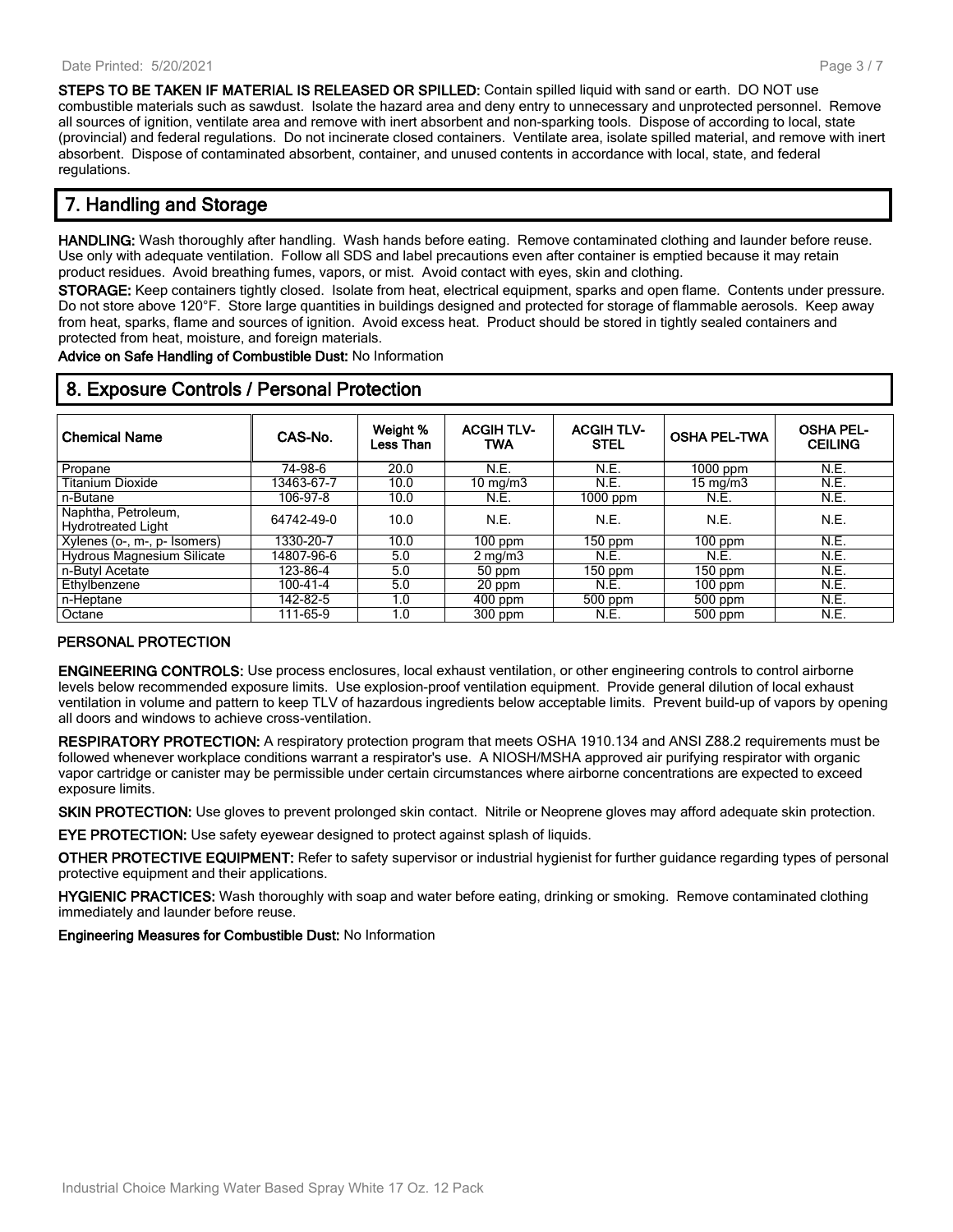### **9. Physical and Chemical Properties**

| Appearance:                 | Aerosolized Mist            | <b>Physical State:</b>            | Liguid       |
|-----------------------------|-----------------------------|-----------------------------------|--------------|
| Odor:                       | Solvent Like                | <b>Odor Threshold:</b>            | N.E.         |
| <b>Specific Gravity:</b>    | 0.883                       | pH:                               | N.D.         |
| Freeze Point, °C:           | N.D.                        | Viscosity:                        | N.D.         |
| <b>Solubility in Water:</b> | Miscible                    | Partition Coefficient, n-octanol/ |              |
| Decomposition Temp., °C:    | N.D.                        | water:                            | N.D.         |
| Boiling Range, °C:          | $-37 - 537$                 | Explosive Limits, vol%:           | $0.9 - 12.6$ |
| <b>Flammability:</b>        | Does not Support Combustion | Flash Point, °C:                  | -96          |
| <b>Evaporation Rate:</b>    | <b>Faster than Ether</b>    | Auto-Ignition Temp., °C:          | N.D.         |
| <b>Vapor Density:</b>       | Heavier than Air            | <b>Vapor Pressure:</b>            | N.D.         |

(See "Other information" Section for abbreviation legend)

### **10. Stability and Reactivity**

**Conditions to Avoid:** Avoid temperatures above 120°F (49°C). Avoid all possible sources of ignition.

**Incompatibility:** Incompatible with strong oxidizing agents, strong acids and strong alkalies.

**Hazardous Decomposition:** By open flame, carbon monoxide and carbon dioxide. When heated to decomposition, it emits acrid smoke and irritating fumes. Contains solvents which may form carbon monoxide, carbon dioxide, and formaldehyde.

**Hazardous Polymerization:** Will not occur under normal conditions.

**Stability:** This product is stable under normal storage conditions.

### **11. Toxicological Information**

#### **EFFECTS OF OVEREXPOSURE - EYE CONTACT:** Causes Serious Eye Irritation

#### **EFFECTS OF OVEREXPOSURE - SKIN CONTACT:** No Information

**EFFECTS OF OVEREXPOSURE - INHALATION:** Harmful if inhaled. High gas, vapor, mist or dust concentrations may be harmful if inhaled. Avoid breathing fumes, spray, vapors, or mist. High vapor concentrations are irritating to the eyes, nose, throat and lungs. Prolonged or excessive inhalation may cause respiratory tract irritation. Constituents of this product include crystalline silica dust which can cause silicosis, a form of progressive pulmonary fibrosis. Inhalable crystalline silica is listed by IARC as a group I carcinogen (lung) based on sufficient evidence in occupationally exposed humans and sufficient evidence in animals. Crystalline Silica is also listed by the NTP as a known human carcinogen. Constituents may also contain prismatic tremolite as an impurity, and sufficient exposure to respirable prismatic tremolite dust may cause serious lung problems.

#### **EFFECTS OF OVEREXPOSURE - INGESTION:** Harmful if swallowed.

**EFFECTS OF OVEREXPOSURE - CHRONIC HAZARDS:** May cause central nervous system disorder (e.g., narcosis involving a loss of coordination, weakness, fatigue, mental confusion, and blurred vision) and/or damage. High concentrations may lead to central nervous system effects (drowsiness, dizziness, nausea, headaches, paralysis, and blurred vision) and/or damage. Reports have associated repeated and prolonged occupational overexposure to solvents with permanent brain and nervous system damage. Overexposure to xylene in laboratory animals has been associated with liver abnormalities, kidney, lung, spleen, eye and blood damage as well as reproductive disorders. Effects in humans, due to chronic overexposure, have included liver, cardiac abnormalities and nervous system damage. IARC lists Ethylbenzene as a possible human carcinogen (group 2B). Contains Titanium Dioxide. Titanium Dioxide is listed as a Group 2B-"Possibly carcinogenic to humans" by IARC. No significant exposure to Titanium Dioxide is thought to occur during the use of products in which Titanium Dioxide is bound to other materials, such as in paints during brush application or drying. Risk of overexposure depends on duration and level of exposure to dust from repeated sanding of surfaces or spray mist and the actual concentration of Titanium Dioxide in the formula. (Ref: IARC Monograph, Vol. 93, 2010)

**PRIMARY ROUTE(S) OF ENTRY:** Eye Contact, Ingestion, Inhalation, Skin Absorption, Skin Contact

#### **ACUTE TOXICITY VALUES The acute effects of this product have not been tested. Data on individual components are tabulated below:**

| CAS-No.        | <b>Chemical Name</b>                   | Oral LD50        | Dermal LD50         | Vapor LC50      |
|----------------|----------------------------------------|------------------|---------------------|-----------------|
| 13463-67-7     | <b>Titanium Dioxide</b>                | >10000 mg/kg Rat | 2500 mg/kg          | N.E.            |
| 106-97-8       | n-Butane                               | N.E.             | N.E.                | 658 mg/L Rat    |
| 64742-49-0     | Naphtha, Petroleum, Hydrotreated Light | >5000 mg/kg Rat  | >3160 mg/kg Rabbit  | >4951 mg/L Rat  |
| 1330-20-7      | Xylenes (o-, m-, p- Isomers)           | 3500 mg/kg Rat   | >4350 mg/kg Rabbit  | 29.08 mg/L Rat  |
| 14807-96-6     | Hydrous Magnesium Silicate             | 6000             | N.E.                |                 |
| 123-86-4       | n-Butyl Acetate                        | 10768 mg/kg Rat  | >17600 mg/kg Rabbit | $> 21$ ma/L Rat |
| $100 - 41 - 4$ | Ethylbenzene                           | 3500 mg/kg Rat   | 15400 mg/kg Rabbit  | 17.4 mg/L Rat   |
| 142-82-5       | n-Heptane                              | N.E.             | 3000 mg/kg Rabbit   | 103 mg/L Rat    |
| 111-65-9       | Octane                                 | N.E.             | N.E.                | >23.36 mg/L Rat |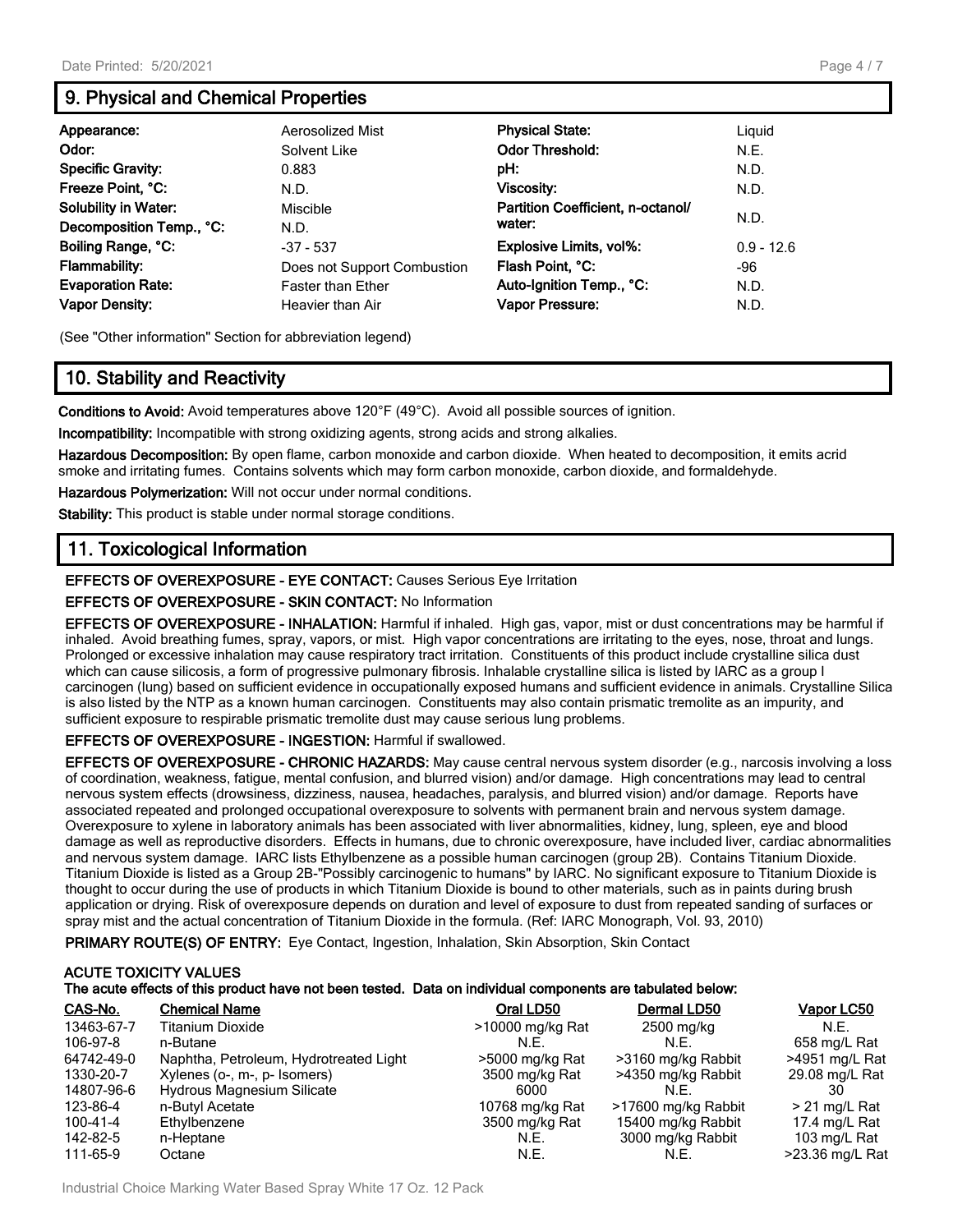#### N.E. - Not Established

### **12. Ecological Information**

**ECOLOGICAL INFORMATION:** Product is a mixture of listed components.

#### **13. Disposal Information**

**DISPOSAL INFORMATION:** Do not incinerate closed containers. This product as supplied is a USEPA defined ignitable hazardous waste. Dispose of unusable product as a hazardous waste (D001) in accordance with local, state, and federal regulation.

### **14. Transport Information**

| <b>UN Number:</b>            | Domestic (USDOT) | International (IMDG) | Air (IATA)          | <b>TDG (Canada)</b> |
|------------------------------|------------------|----------------------|---------------------|---------------------|
|                              | N.A.             | 1950                 | 1950                | N.A.                |
| <b>Proper Shipping Name:</b> | Aerosols         | Aerosols             | Aerosols, flammable | Aerosols            |
| <b>Hazard Class:</b>         | N.A.             | 2                    | 2.1                 | N.A.                |
| <b>Packing Group:</b>        | N.A.             | N.A.                 | N.A.                | N.A.                |
| <b>Limited Quantity:</b>     | Yes              | Yes                  | Yes                 | Yes                 |

### **15. Regulatory Information**

#### **U.S. Federal Regulations:**

#### **CERCLA - SARA Hazard Category**

This product has been reviewed according to the EPA 'Hazard Categories' promulgated under Sections 311 and 312 of the Superfund Amendment and Reauthorization Act of 1986 (SARA Title III) and is considered, under applicable definitions, to meet the following categories:

Gas under pressure, Specific target organ toxicity (single or repeated exposure)

#### **SARA Section 313**

This product contains the following substances subject to the reporting requirements of Section 313 of Title III of the Superfund Amendment and Reauthorization Act of 1986 and 40 CFR part 372:

| <b>Chemical Name</b>         | CAS-No.   |
|------------------------------|-----------|
| Xylenes (o-, m-, p- Isomers) | 1330-20-7 |
| Ethylbenzene                 | 100-41-4  |
| Aluminum Oxide               | 1344-28-1 |

#### **Toxic Substances Control Act**

This product contains the following chemical substances subject to the reporting requirements of TSCA 12(b) if exported from the United States:

| <b>Chemical Name</b>              | CAS-No.    |
|-----------------------------------|------------|
| Castor oil, sulfated, sodium salt | 68187-76-8 |

### **U.S. State Regulations:**

#### **California Proposition 65**

**WARNING:** Cancer and Reproductive Harm - www.P65Warnings.ca.gov.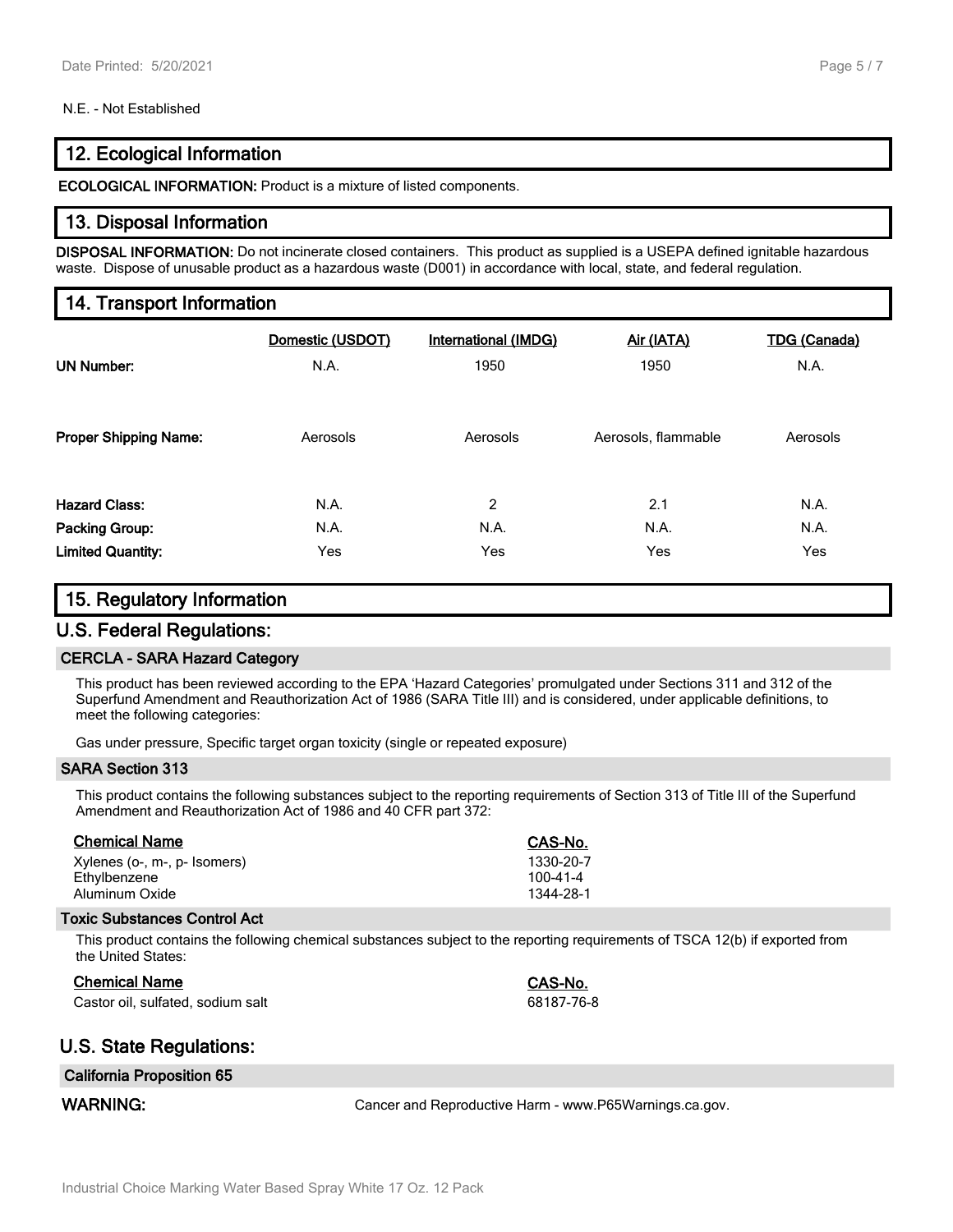#### Page 6 / 7

### **16. Other Information**

| <b>HMIS RATINGS</b><br>Health:                           | $2^*$ | <b>Flammability:</b>                   | 4                                                                                                                                                                                                                                                                                                                                                   | <b>Physical Hazard:</b>                                              | 0 | <b>Personal Protection:</b> | X |
|----------------------------------------------------------|-------|----------------------------------------|-----------------------------------------------------------------------------------------------------------------------------------------------------------------------------------------------------------------------------------------------------------------------------------------------------------------------------------------------------|----------------------------------------------------------------------|---|-----------------------------|---|
| <b>NFPA RATINGS</b><br>Health:                           | 2     | Flammability:                          | 4                                                                                                                                                                                                                                                                                                                                                   | Instability:                                                         | 0 |                             |   |
|                                                          |       | <b>Maximum Incremental Reactivity:</b> |                                                                                                                                                                                                                                                                                                                                                     | 0.83                                                                 |   |                             |   |
|                                                          |       |                                        |                                                                                                                                                                                                                                                                                                                                                     | 5/20/2021                                                            |   |                             |   |
| <b>SDS REVISION DATE:</b><br><b>REASON FOR REVISION:</b> |       |                                        | Substance and/or Product Properties Changed in<br>Section(s):<br>01 - Identification<br>02 - Hazard Identification<br>03 - Composition / Information on Ingredients<br>11 - Toxicological Information<br>15 - Regulatory Information<br><b>Product Composition Changed</b><br>Substance Hazard Threshold % Changed<br>Revision Statement(s) Changed |                                                                      |   |                             |   |
| Legend:                                                  |       |                                        |                                                                                                                                                                                                                                                                                                                                                     | N.A. - Not Applicable, N.D. - Not Determined, N.E. - Not Established |   |                             |   |

The manufacturer believes, to the best of its knowledge, information and belief, the information contained herein to be accurate and reliable as of the date of this safety data sheet. However, because the conditions of handling, use, and storage of these materials are beyond our control, we assume no responsibility or liability for personal injury or property damage incurred by the use of these materials. The manufacturer makes no warranty, expressed or implied, regarding the accuracy or reliability of the data or results obtained from their use. All materials may present unknown hazards and should be used with caution. The information and recommendations in this material safety data sheet are offered for the users' consideration and examination. It is the responsibility of the user to determine the final suitability of this information and to comply with all applicable international, federal, state, and local laws and regulations.